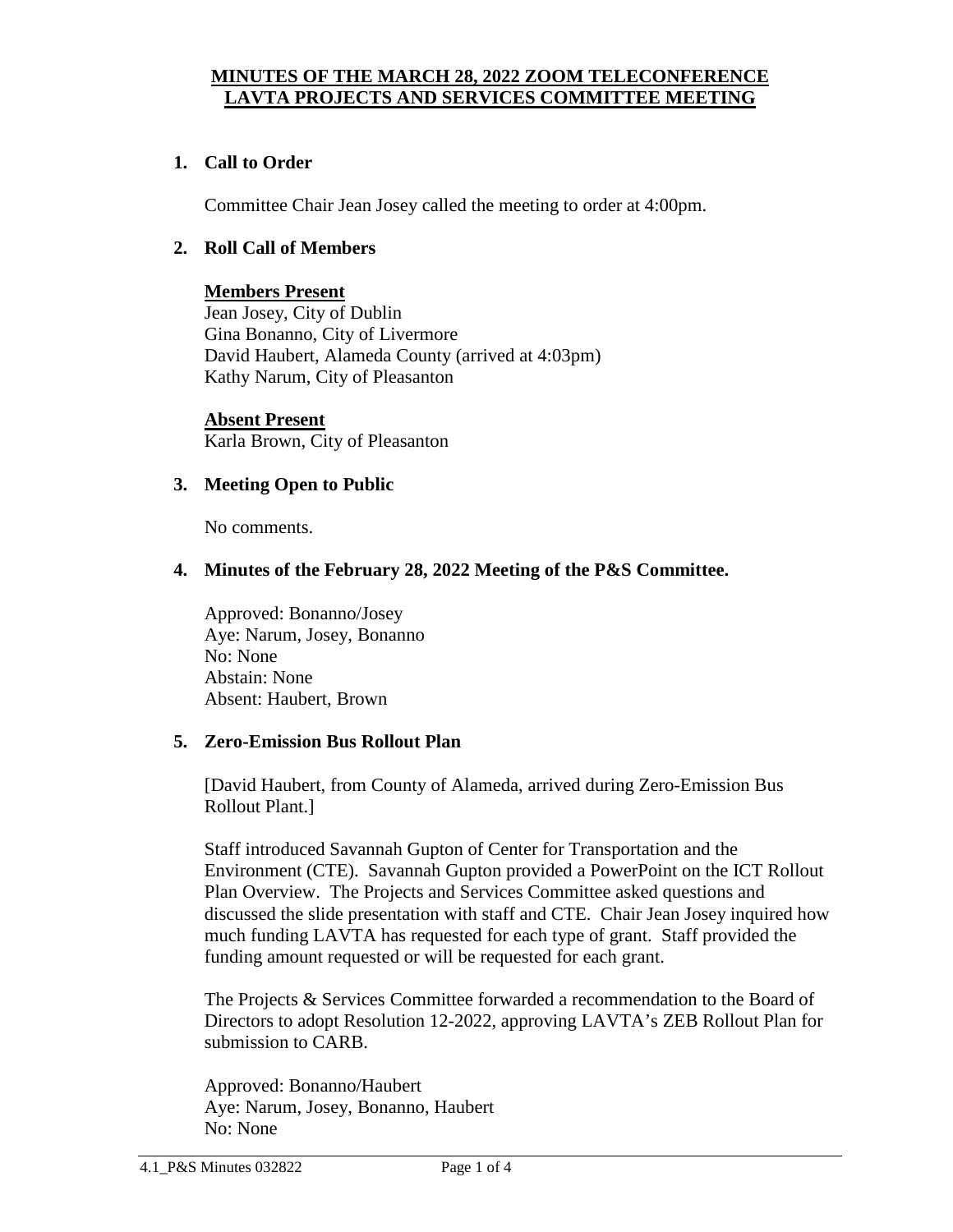Abstain: None Absent: Brown

# **6. Las Positas College Memorandum of Understanding**

Staff reported that the current Memorandum of Understanding (MOU) will expire at the end of Spring 2022 and Las Positas College would like to renew the two-year MOU to continue the Student Transit Pass Program.

The Projects & Services Committee forwarded a recommendation the Board of Directors to authorize the Executive Director to execute a Memorandum of Understanding with Las Positas College for the continuation of the Las Positas College Student Transit Pass Program.

Approved: Haubert/Narum Aye: Narum, Josey, Bonanno, Haubert No: None Abstain: None Absent: Brown

# **7. 2022 Title VI Program**

Staff provided background and information on the updated 2022 Title VI program.

The Projects & Services Committee forwarded a recommendation to the Board of Directors to approve the attached Title VI Program for submittal to the FTA.

Approved: Bonanno/Haubert Aye: Narum, Josey, Bonanno, Haubert No: None Abstain: None Absent: Brown

# **8. Bus Exterior Advertising Contract**

Staff reported that the current five-year contract with Lamar Transit Advertising expires on June 30, 2022. A Request for Proposals (RFP) for bus exterior advertising was released in January 2022 and proposals were due on February 18, 2022. LAVTA received three proposals from Vector Media, Lamar Transit Advertising, and Rethought Reborn Media. All three proposals were evaluated and Lamar Transit Advertising's Minimum Annual Guarantee (MAG) for the first three-year contract was \$555,000, Rethought Reborn's was \$240,00 and Vector's was \$225,000.

The Projects and Services Committee discussed agenda item 8 with staff. Chair Jean Josey inquired if Lamar Transit Advertising will want MAG relief in this contract. Director of Planning and Marketing Tony McCaulay informed a conference call took place with the local and national sales manager for Lamar and confirmed if they were sure about the three-year contract amount. Lamar confirmed the amount and Director of Planning and Marketing Tony McCaulay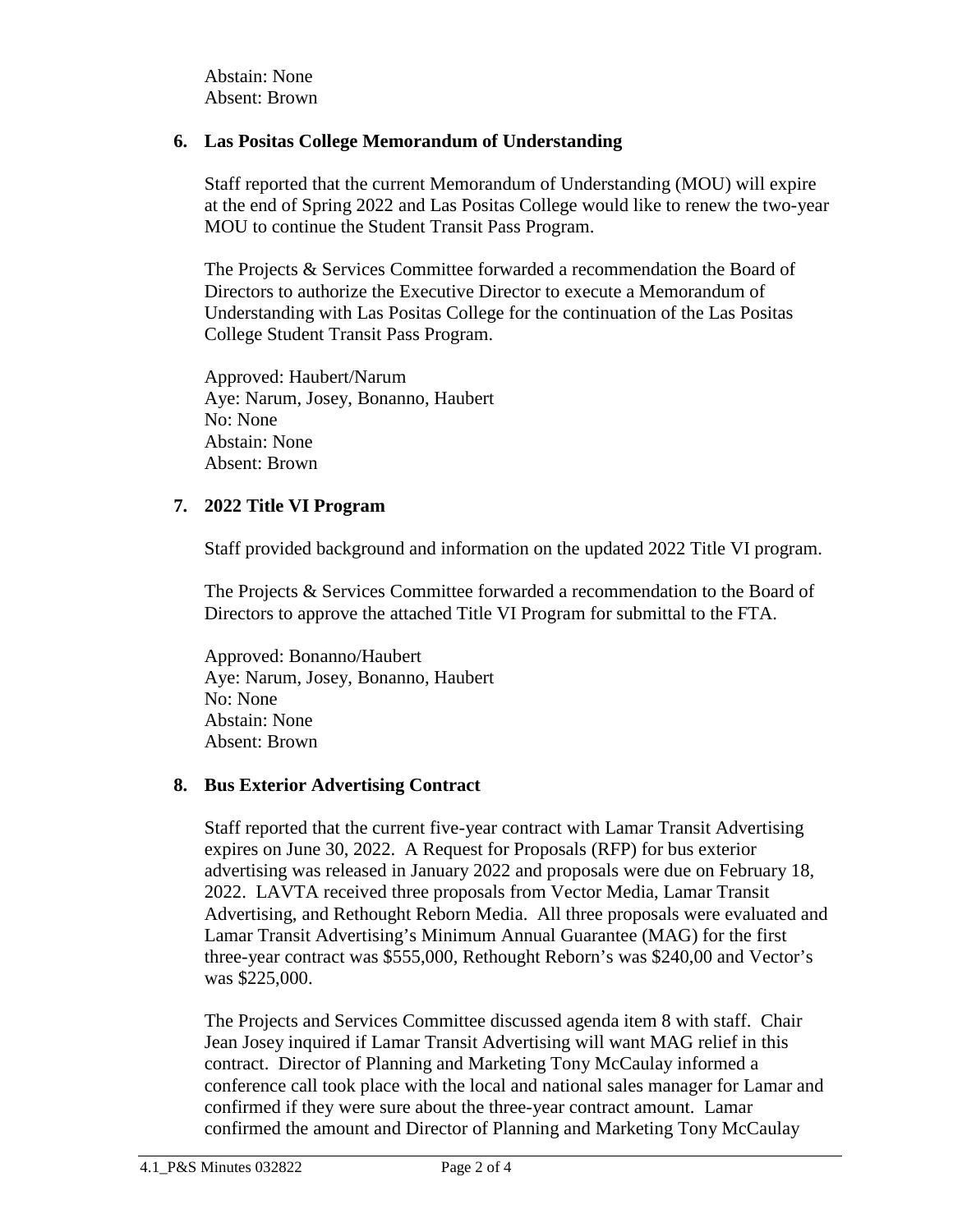informed Lamar that he will not go to the Board with a relief for MAG recommendation, during the term of this contract.

The Projects and Services Committee forwarded a recommendation to the LAVTA Board to award a contract to Lamar Transit Advertising for the sale and installation of exterior bus advertising. The initial contract is for three years beginning July 1, 2022 with two option years exercisable by LAVTA at the discretion of the Executive Director. Lamar's total revenue proposal for the first three years of the contract is 57 percent of net sales or a minimum revenue guarantee of \$555,000 proposal, whichever is higher.

Approved: Haubert/Narum Aye: Narum, Josey, Bonanno, Haubert No: None Abstain: None Absent: Brown

# **9. Executive Directors Report**

Executive Director Michael Tree reported that March ridership was 3% higher than February and is rending in the right direction, but was still under half of LAVTA's pre-pandemic weekday average. LAVTA is also trying to obtain additional operators to increase service. Executive Director Michael Tree informed that at the Board of Director's meeting in April staff will propose a recommendation for operator wages.

Executive Director Michael Tree noted important dates and provided brief updates on projects. Kimley-Horn will provide a presentation at the April Board of Director's meeting regarding an update on the 60% design of the Atlantis Operations and Maintenance Facilities. The earliest LAVTA will hear on grant funding for the maintenance facility and hydrogen fueling station is June 2022. The Paratransit Request for Proposals are due on April 6, 2022. LAVTA is also updating the Public Transportation Agency Safety Plan (PTASP) to incorporate any changes necessary to ensure complete compliance and this will be brought to an upcoming meeting.

Executive Director Michael Tree informed that Alameda County met the deadline with the California Transportation Commission awarding the deign-build contract for the Dublin Parking Garage to McCarthy Construction.

Executive Director Michael Tree thanked Board Members Jean Josey and Brittni Kiick, who work on a subcommittee for the Tri-Valley Transportation Council (TVTC), for their effort to include LAVTA in the upcoming expenditure plan. The recommendation on the expenditure plan is for \$800,000 for LAVTA to be used for transit improvements associated with the Dublin Boulevard Extension Project.

# **10. Preview of Upcoming P&S Committee Agenda Items**

# **11. Matters Initiated by Committee Members**